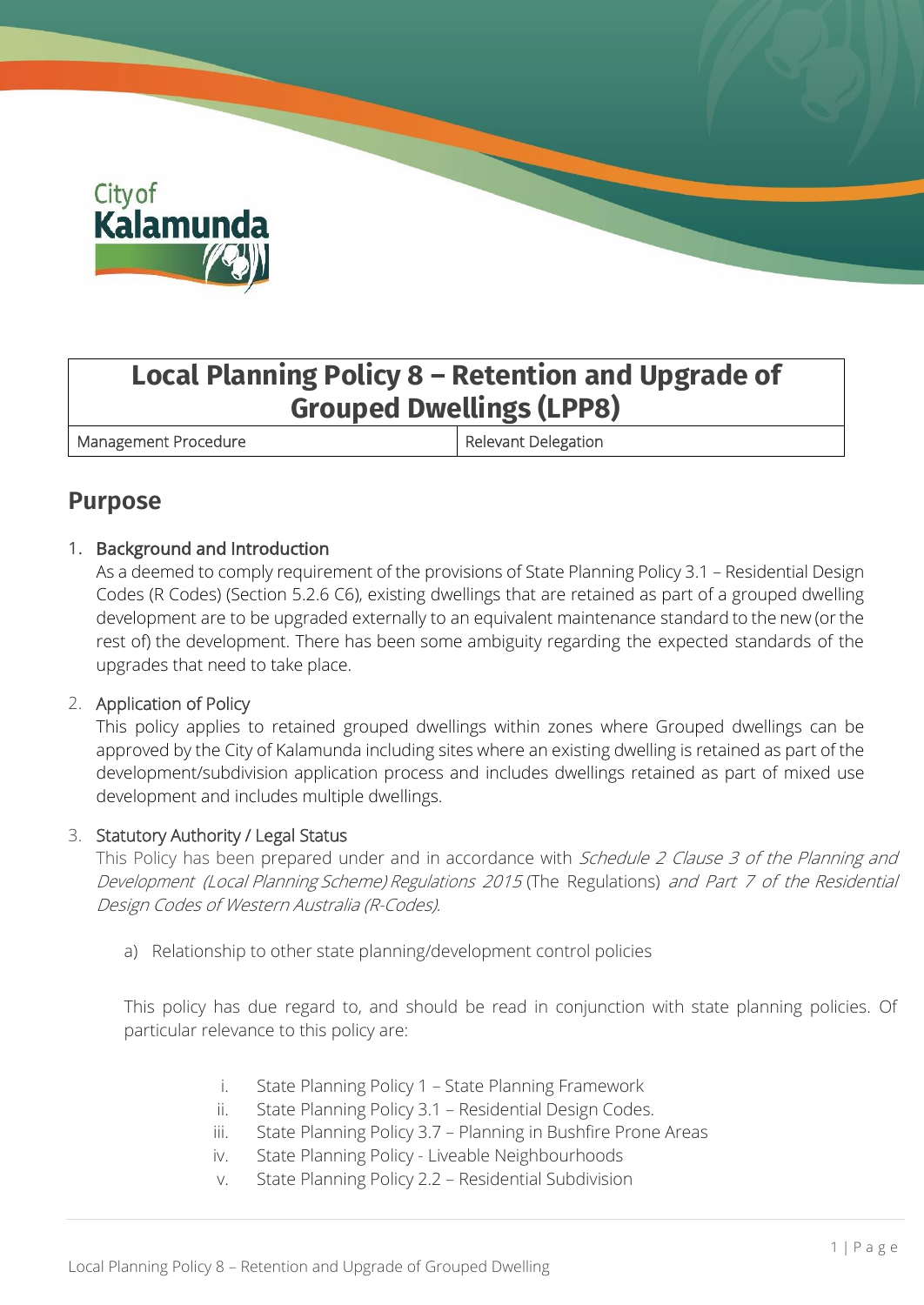

b) Relationship to other local planning policies:

Clause 7.3.1 of the R Codes specifies that Local Planning Policies may amend or replace the deemed to comply provisions set out in Part 5 or Part 6 of the R Codes, including Streetscape / Appearance of retained dwelling (Clause 5.2.6). In this instance the deemed to comply standards are not proposed to be amended. This policy is formulated to provide further clarification in relation to compliance with the deemed to comply provisions and satisfying the design principles relating with the retention of grouped dwellings.

#### 4. Policy Objectives

The primary objectives of this policy are to:

- a) Outline the upgrades that may be required by the City to bring existing dwellings into compliance with the relevant clauses of the Residential Design Codes (R Codes);
- b) Detail both acceptable and unacceptable outcomes of the upgrades; and
- c) Provide for the establishment of an enhanced and aesthetically pleasing streetscape through the upgrade of the retained dwellings.

#### 5. Policy Statement

The following table (Table 1) details the various upgrades required for retained grouped dwellings, as well as a list of both acceptable and unacceptable outcomes.

In order to comply with Clause 5.2.6 of the R Codes, an applicant is required to submit a schedule of works in accordance with the provisions of Table 1 of this policy, either upon lodgment of a development application or to satisfy a condition of subdivision clearance where compliance with the Residential Design Codes is required.

#### 6. Matters to be Considered

The following matters will be given consideration in the assessment of applications for grouped dwelling development:

- a) Any relevant matters set out in Clause 69 of the Regulations and the objectives of the zone;
- b) The impact of the proposed development on the amenity and character of residential or nonresidential areas, as viewed from a street, public space, or neighbouring property;
- c) Whether any significant trees or other vegetation should be preserved;
- d) Whether the development application will still achieve a desired streetscape where a variation is applied;
- e) The preservation of areas of useable on-site open space;
- f) Any special limitation on the development of the land by virtue of its size, shape, or environmental/geographical feature;
- g) Whether support for the development application will set an undesirable precedent for similar sized surrounding lots; and
- h) Comments received from affected adjacent property owners/occupiers.

#### 7. Variations to the Policy

Where a variation is applied consideration to Clause 5 "Matters to be considered' shall be referenced.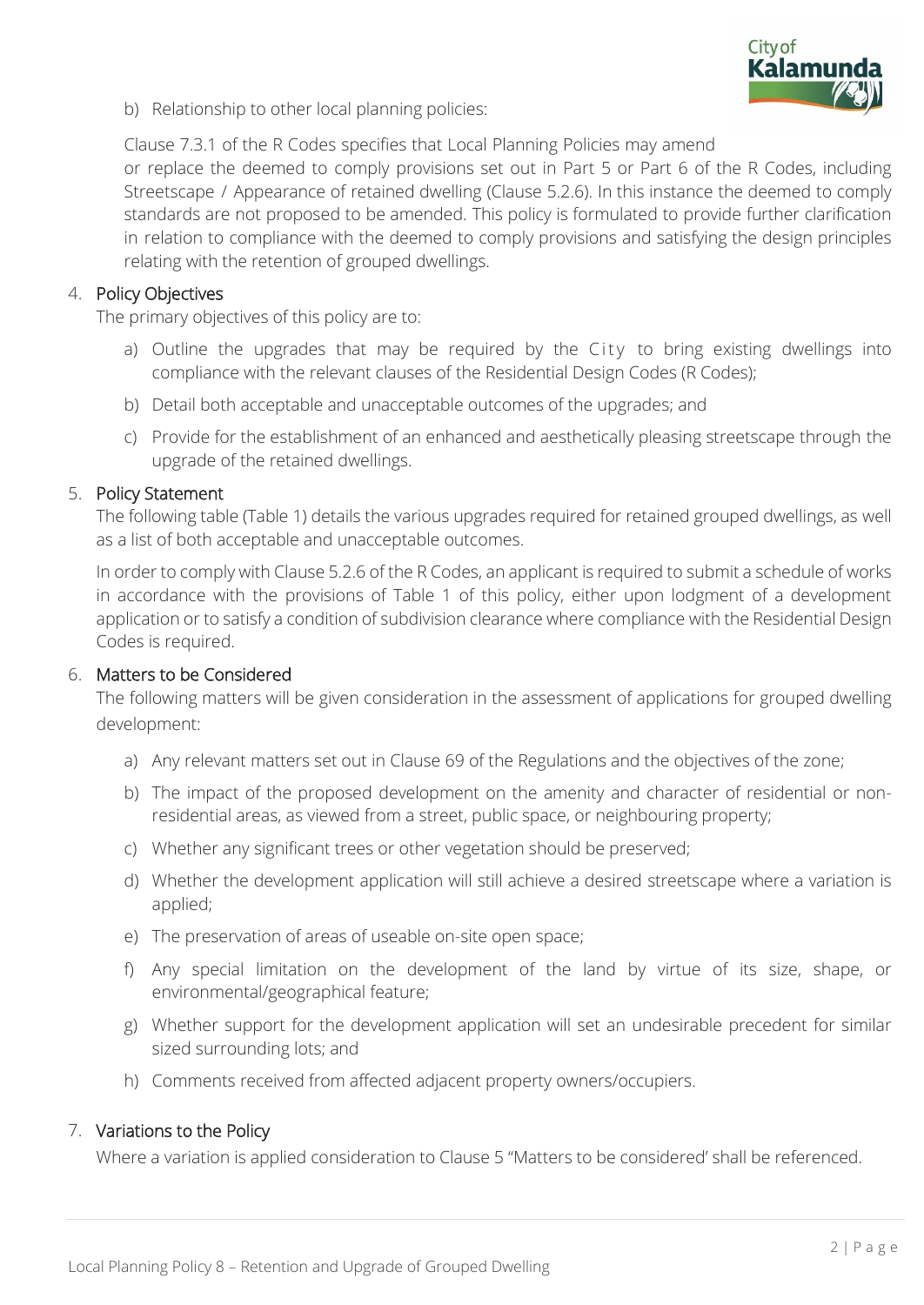



- a) Adversely affect adjoining property owners
- b) The streetscape or
- c) The amenity of the locality

With particular reference to Clause 5 ' Matters to be Considered' of this policy

| Adopted          | 24 July 2017 OCM 125/2017 |
|------------------|---------------------------|
| Reviewed         | April 2020                |
| Next Review Date | April 2022                |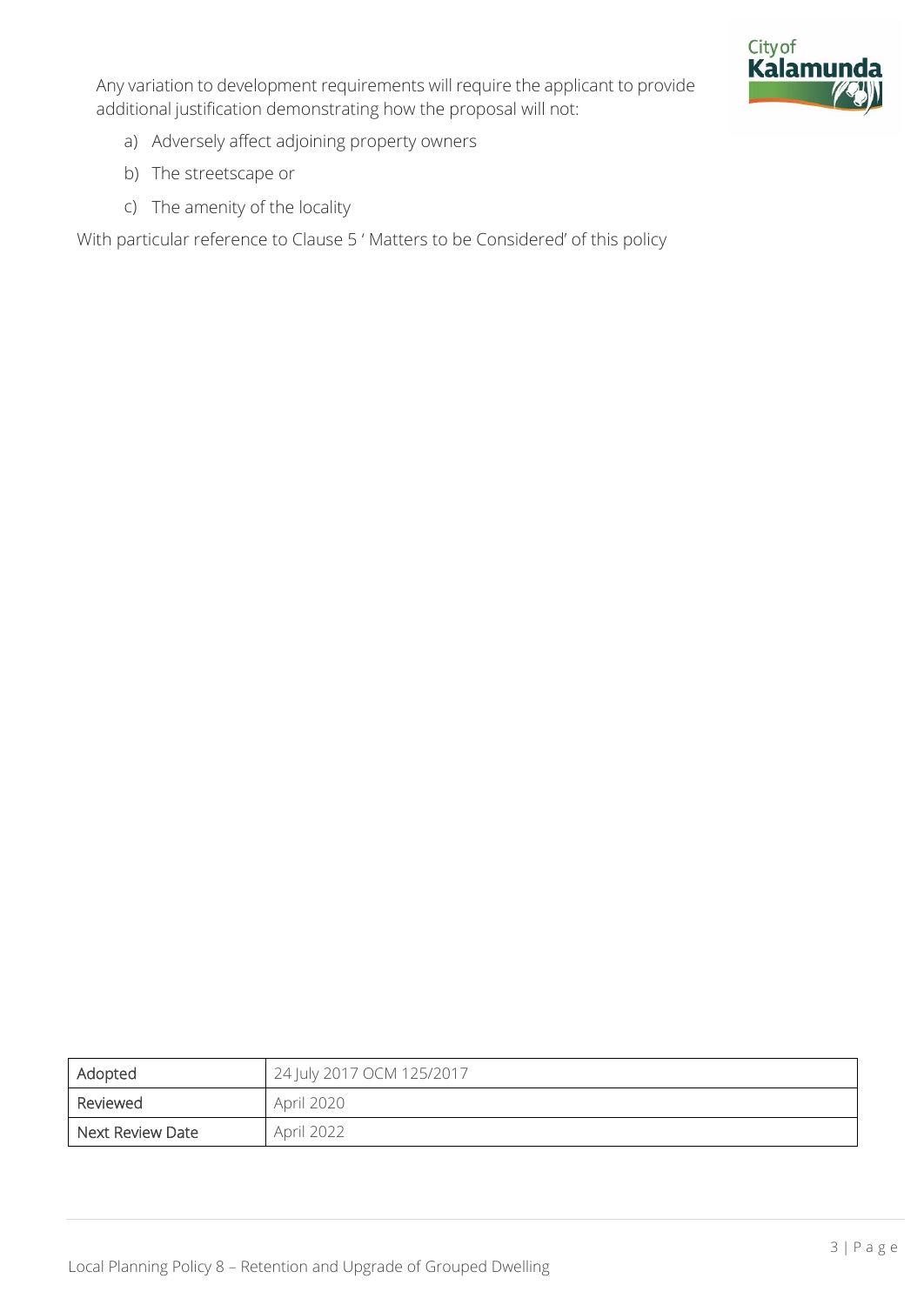

### **Table 1 – Schedule of Works, Retention and Upgrade of Grouped Dwellings**

| <b>Column A</b>            | <b>Column B</b>                                                                                                                                                                                                                                                                                                                                | Column C                                                                                                                                                                                                                                                                                                                                                    | Column D                                                                                                                                                                |
|----------------------------|------------------------------------------------------------------------------------------------------------------------------------------------------------------------------------------------------------------------------------------------------------------------------------------------------------------------------------------------|-------------------------------------------------------------------------------------------------------------------------------------------------------------------------------------------------------------------------------------------------------------------------------------------------------------------------------------------------------------|-------------------------------------------------------------------------------------------------------------------------------------------------------------------------|
| Aspect of Upgrade          | <b>Residential Design Codes</b>                                                                                                                                                                                                                                                                                                                | Acceptable Outcome                                                                                                                                                                                                                                                                                                                                          | Unacceptable Outcome                                                                                                                                                    |
| 1 - Storage Areas          | • Clause 5.4.5 Utilities and Facilities<br>• Deemed to comply C5.1, An enclosed lockable<br>storage area, constructed in a design and<br>material matching the dwelling, with a<br>minimum dimension of 1.5m with an internal<br>area of at least 4m2, for each grouped or<br>multiple dwelling.<br>• Compliance with the Design Principles P5 | • Compliance with the deemed to comply<br>requirements of the R Codes.<br>• Enclosed and Lockable<br>• 4 square metres in area<br>• Minimum dimension of 1.5 metres<br>• Same materials and colours as the dwelling<br>• Provided for each dwelling (Inc. retained dwelling)<br>• Not visible from the primary street<br>• Incorporated as part of a garage | • Open on one or more sides.<br>• Not lockable.<br>• Less than 4 square metres.<br>• Not of sympathetic colours or styles to<br>the existing dwelling<br>• Not present. |
| 2 - Clothes Drying<br>Area | • Clause 5.4.5 Utilities and Facilities<br>• Deemed to comply C5.1, An enclosed lockable<br>storage area, constructed in a design and<br>material matching the dwelling, with a<br>minimum dimension of 1.5m with an internal<br>area of at least 4m2, for each grouped or<br>multiple dwelling.<br>• Compliance with the Design Principles P5 | • Compliance with the deemed to comply<br>requirements of the R Codes.<br>• Adequately screened from the primary and<br>secondary streets<br>• Adequately screened from adjoining<br>properties                                                                                                                                                             | • Visible from a primary or secondary<br>street, or any adjoining properties.<br>• Not present.                                                                         |
| 3-Driveways                | • Clause 5.3.5 Vehicular Access<br>• Compliance with the Deemed to comply<br>provisions of C5.2-C5.7<br>• Compliance with the Design Principles P5.1 -<br>P5.2                                                                                                                                                                                 | • Compliance with the deemed to comply<br>requirements of the R Codes.<br>• Existing driveways are to be upgraded and/or<br>drained, or replaced to meet the technical<br>specifications of the City                                                                                                                                                        | • Existing driveway is cracked, has parts<br>missing, or is in a state of disrepair.                                                                                    |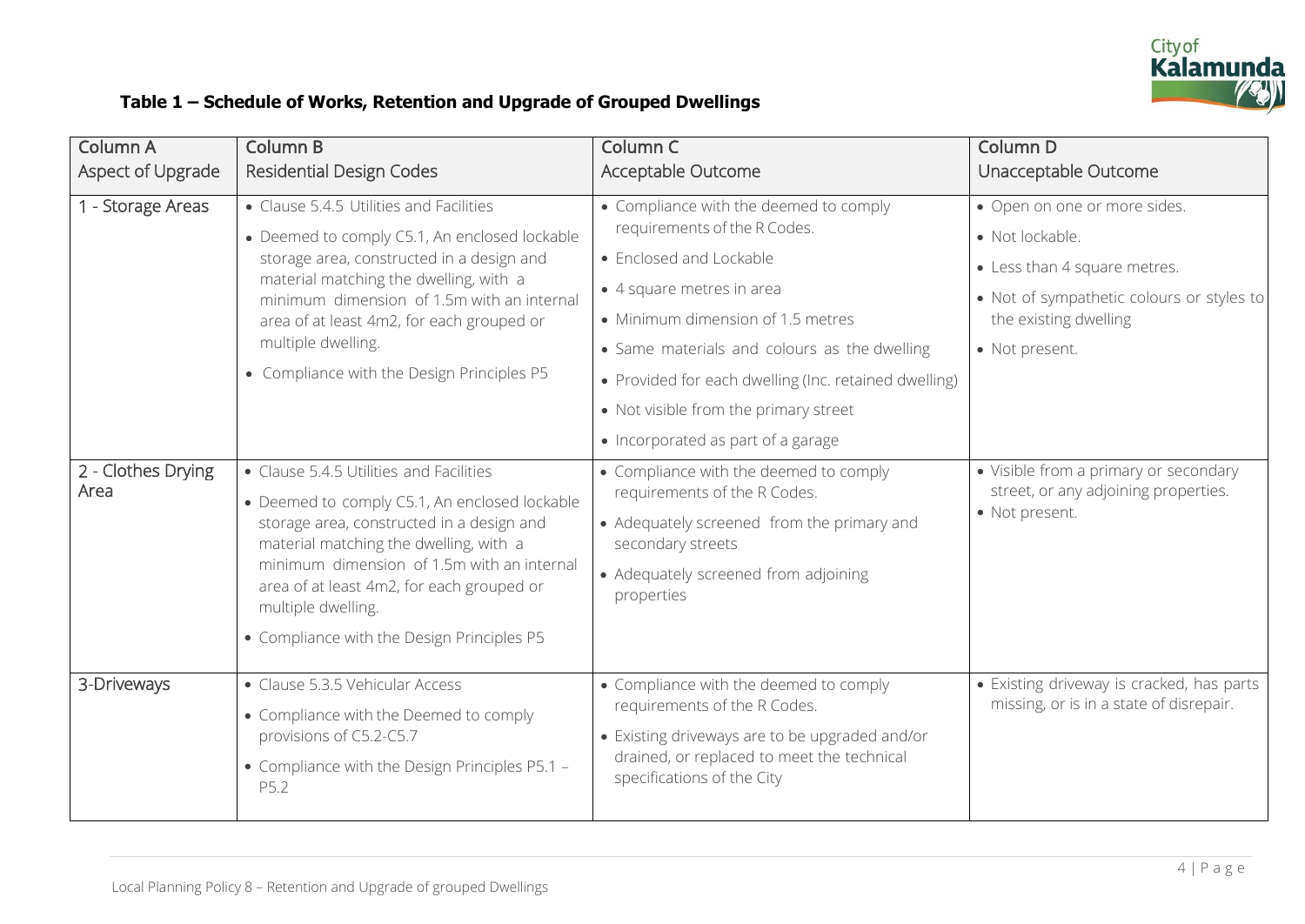

| <b>Column A</b>                                               | <b>Column B</b>                                                                                                                                                | Column C                                                                                                                                                                                                                                                                                                                                                                   | Column D                                                                                                                                                                |
|---------------------------------------------------------------|----------------------------------------------------------------------------------------------------------------------------------------------------------------|----------------------------------------------------------------------------------------------------------------------------------------------------------------------------------------------------------------------------------------------------------------------------------------------------------------------------------------------------------------------------|-------------------------------------------------------------------------------------------------------------------------------------------------------------------------|
| Aspect of Upgrade                                             | <b>Residential Design Codes</b>                                                                                                                                | Acceptable Outcome                                                                                                                                                                                                                                                                                                                                                         | Unacceptable Outcome                                                                                                                                                    |
| -Access to Rear<br>Lot Where<br>Dwelling is to be<br>Retained | • Clause 5.3.5 Vehicular Access<br>• Compliance with the Deemed to comply<br>provisions of C5.2-C5.7<br>• Compliance with the Design Principles P5.1 -<br>P5.2 | . In cases of Survey Strata lots with common<br>property, the new lot and access leg is to be<br>cleared and graded<br>• Where developing, as part of a development<br>applications the access leg is to be cleared,<br>graded, and constructed to the satisfaction of the<br>City's Engineering Services                                                                  | · Access leg not constructed, or only<br>partially constructed<br>• Access leg that is partially or wholly<br>constructed is cracked or in other states<br>of disrepair |
| 5-Landscaping                                                 | • Clause 5.3.2 Landscaping<br>• Compliance with the deemed to comply<br>provisions of C2.<br>• Compliance with Design Principles P2                            | • A Compliance with the deemed to comply<br>requirements of the R Codes.<br>• Landscaping plan being submitted prior to<br>completion to the satisfaction of the City's<br>Environment Services team. Both species<br>type and planting location being incorporated<br>into landscaping plan.<br>• Landscaping completed in accordance with<br>submitted landscaping plan. | • Not undertaken, or only partially<br>completed<br>• Not in line with the requirements of the<br>City's Environmental Services.<br>• No landscaping plan.              |
| 6-Parking                                                     | • Clause 5.3.3 Parking<br>• Compliance with the deemed to comply<br>provisions of C3.1-3.3<br>• Compliance with the deemed to comply<br>provisions of C4.1-4.3 | • The required number of parking bays in<br>accordance with C3.1 are to be constructed and<br>drained to the satisfaction of the City's<br>Engineering Services.                                                                                                                                                                                                           | • No bays provided<br>• Bays provided, but not of an adequate<br>standard to satisfy the City's<br><b>Engineering Services</b>                                          |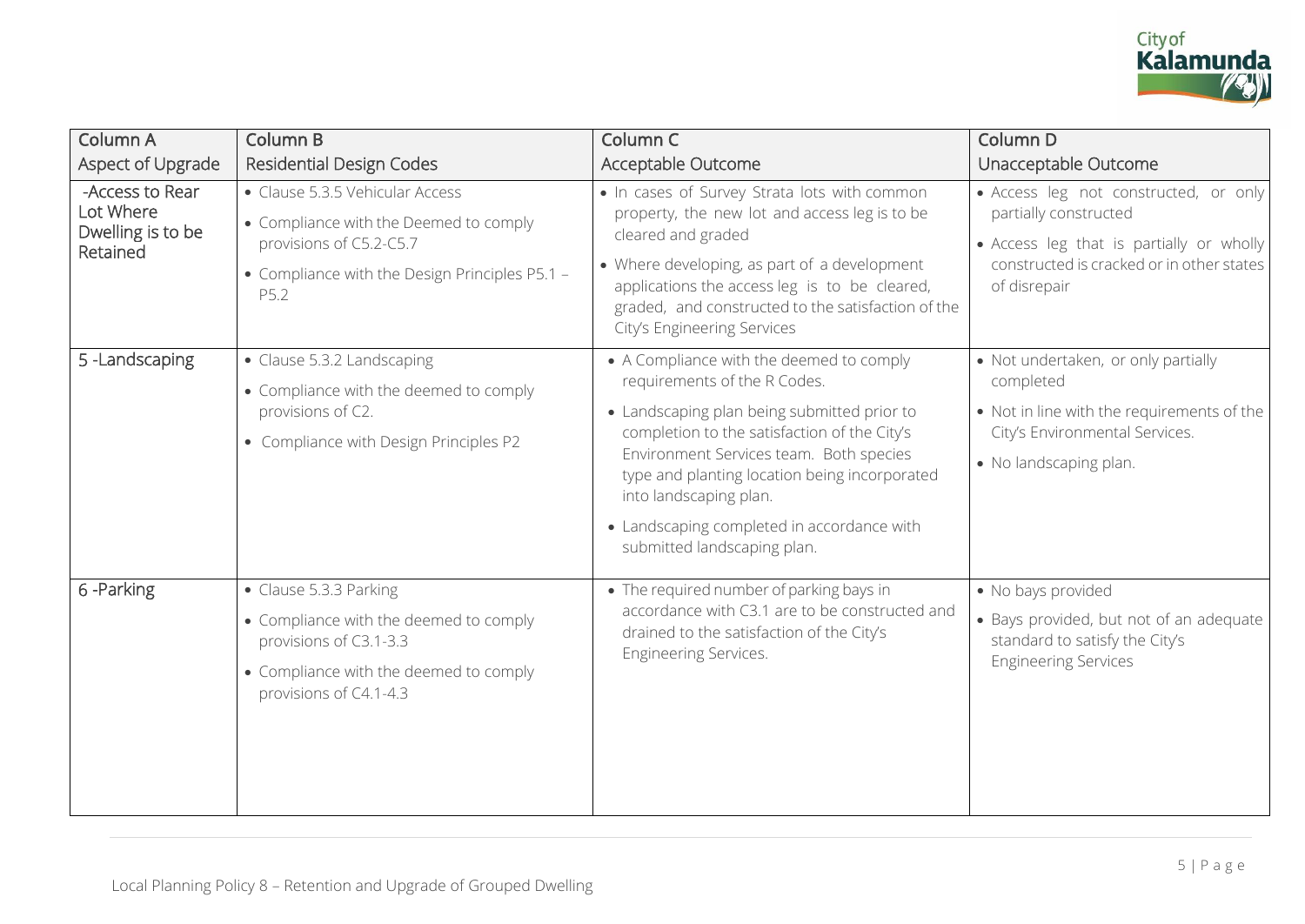

| <b>Column A</b>   | Column B                                                              | Column C                                                                                                                                                                    | Column D                                                                                                                                      |
|-------------------|-----------------------------------------------------------------------|-----------------------------------------------------------------------------------------------------------------------------------------------------------------------------|-----------------------------------------------------------------------------------------------------------------------------------------------|
| Aspect of Upgrade | <b>Residential Design Codes</b>                                       | Acceptable Outcome                                                                                                                                                          | Unacceptable Outcome                                                                                                                          |
| -Roofing          | • Clause 5.2.6 Appearance of Retained Dwelling                        | • Cracked tiles or ridge capping is to be replaced                                                                                                                          | • Cracked tiles or holes in the roof                                                                                                          |
|                   | • Compliance with the deemed to comply<br>provisions of C6            | or repaired.<br>• Roof is to be high pressure cleaned or re-<br>sprayed where it is not of an acceptable new                                                                | . Roof is damaged, with either faded or<br>warped materials                                                                                   |
|                   | Compliance with the deemed to comply<br>$\bullet$<br>provisions of P6 | standard (with the exception of asbestos roofing)                                                                                                                           | • Roof repair is not in line with the<br>existing colours or styles of the roof                                                               |
|                   |                                                                       | • Colorbond or other material that is in disrepair is<br>to be replaced.                                                                                                    | • Eaves are have been neglected                                                                                                               |
|                   |                                                                       | • Eaves and Fascia Boards are to be repainted or<br>replaced in instances where they are not of an<br>acceptable new standard.                                              | · Gutters or downpipes have not been<br>upgraded, or have been repainted but<br>were not of a standard to allow them to<br>function correctly |
|                   |                                                                       | • Gutters and downpipes to be repainted, or<br>replaced if they are not of an acceptable new<br>standard.                                                                   | • The cement binding the asbestos fibres<br>has diminished due to weathering.                                                                 |
|                   |                                                                       | • Asbestos roofing must be kept painted and where<br>it has weathered removed by a licensed asbestos<br>removalist and replaced with roofing compliant<br>with the R Codes. |                                                                                                                                               |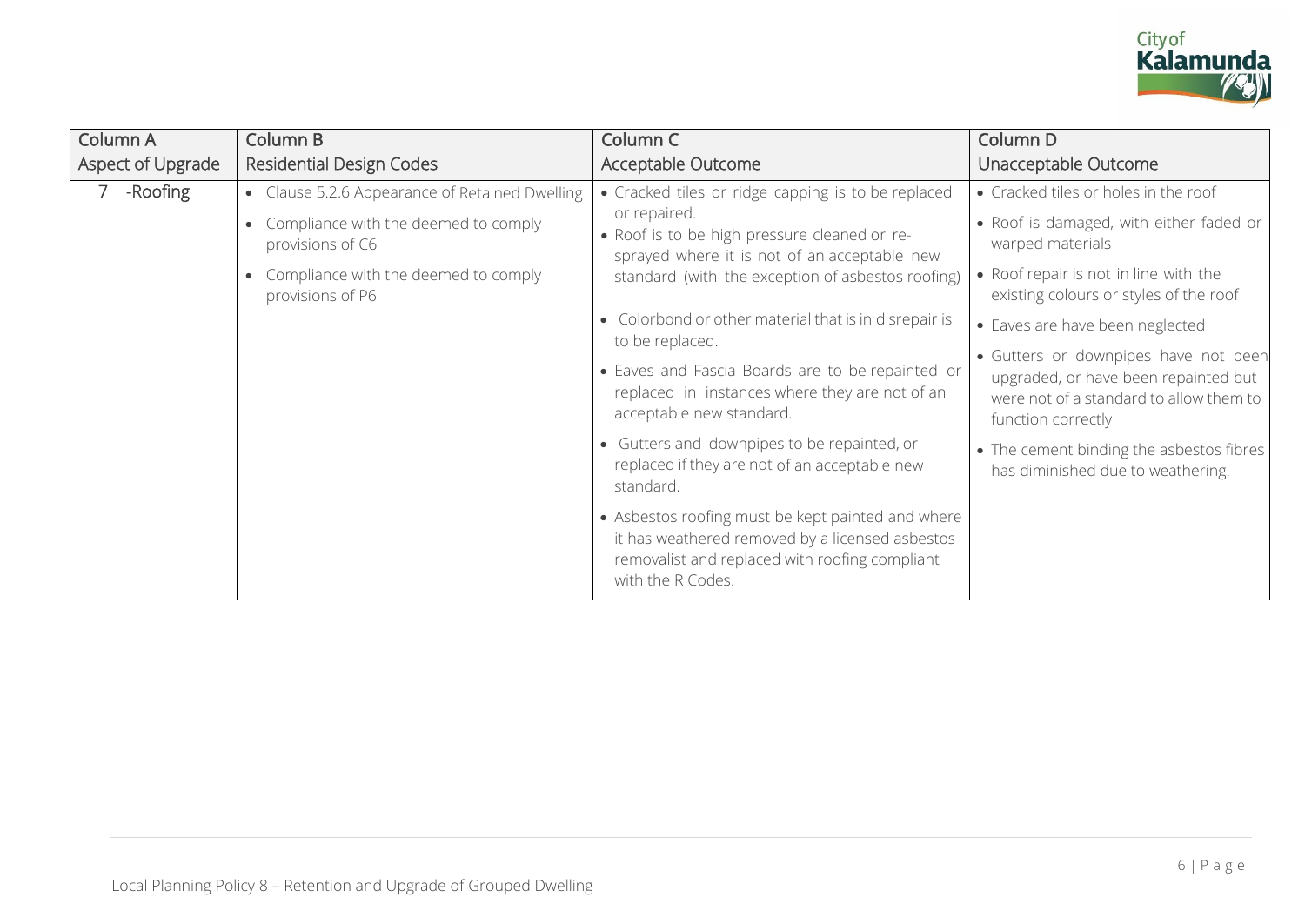

| 8-Fencing         | • Clause 5.2.5 Sightlines<br>• Compliance with Deemed to comply provisions<br>of C5<br>• Compliance with Design Principles of P5<br>• Clause 5.2.3 Street Surveillance<br>• Compliance with the deemed to comply<br>provisions of C3.1-3.2Compliance with the<br>design principles of P3 Clause | • All front fences/walls are to comply with the<br>provisions of the R Codes, as well as the<br>provisions of the City's Fencing Policy and<br>Fencing Local Law<br>• Where front fences are already existing, these<br>may be retained as part of the redevelopment<br>of the site. F<br>• Front fencing/ walls where existing where<br>impeding on sightlines or truncations may need<br>to be modified | • Front fences are not compliant with<br>the provisions of the specified<br>policies and local laws, are over<br>height or not visually permeable. |
|-------------------|-------------------------------------------------------------------------------------------------------------------------------------------------------------------------------------------------------------------------------------------------------------------------------------------------|-----------------------------------------------------------------------------------------------------------------------------------------------------------------------------------------------------------------------------------------------------------------------------------------------------------------------------------------------------------------------------------------------------------|----------------------------------------------------------------------------------------------------------------------------------------------------|
| <b>Column A</b>   | <b>Column B</b>                                                                                                                                                                                                                                                                                 | Column <sub>C</sub>                                                                                                                                                                                                                                                                                                                                                                                       | Column D                                                                                                                                           |
| Aspect of Upgrade | <b>Residential Design Codes</b>                                                                                                                                                                                                                                                                 | Acceptable Outcome                                                                                                                                                                                                                                                                                                                                                                                        | Unacceptable Outcome                                                                                                                               |
| 9-External Façade | • Clause 5.2.6 Appearance of Retained Dwelling                                                                                                                                                                                                                                                  | · External façade is to be in an 'as new'                                                                                                                                                                                                                                                                                                                                                                 | • Façade in disrepair                                                                                                                              |
|                   | • Compliance with the deemed to comply                                                                                                                                                                                                                                                          | condition, i.e. without crumbling brickwork, no<br>missing mortar, no peeling paint or areas of                                                                                                                                                                                                                                                                                                           | • Faded, chipped, or peeling paint                                                                                                                 |
|                   | provisions of C6                                                                                                                                                                                                                                                                                | obvious fading and weathering.                                                                                                                                                                                                                                                                                                                                                                            | • Crumbling or broken brickwork with                                                                                                               |
|                   | • Compliance with the deemed to comply<br>provisions of P6                                                                                                                                                                                                                                      |                                                                                                                                                                                                                                                                                                                                                                                                           | missing mortar.                                                                                                                                    |
| 10-Garage         | • Clause 5.2.6 Appearance of Retained Dwelling                                                                                                                                                                                                                                                  | • Garage doors upgraded or replaced where it is                                                                                                                                                                                                                                                                                                                                                           | • Peeling paint                                                                                                                                    |
|                   | • Compliance with the deemed to comply                                                                                                                                                                                                                                                          | not of a high maintenance standard.                                                                                                                                                                                                                                                                                                                                                                       | • Broken, warped, or rusty garage door<br>• Other obvious signs of wear and failure                                                                |
|                   | provisions of C6                                                                                                                                                                                                                                                                                |                                                                                                                                                                                                                                                                                                                                                                                                           |                                                                                                                                                    |
|                   | • Compliance with the deemed to comply<br>provisions of P6                                                                                                                                                                                                                                      |                                                                                                                                                                                                                                                                                                                                                                                                           |                                                                                                                                                    |
|                   |                                                                                                                                                                                                                                                                                                 |                                                                                                                                                                                                                                                                                                                                                                                                           |                                                                                                                                                    |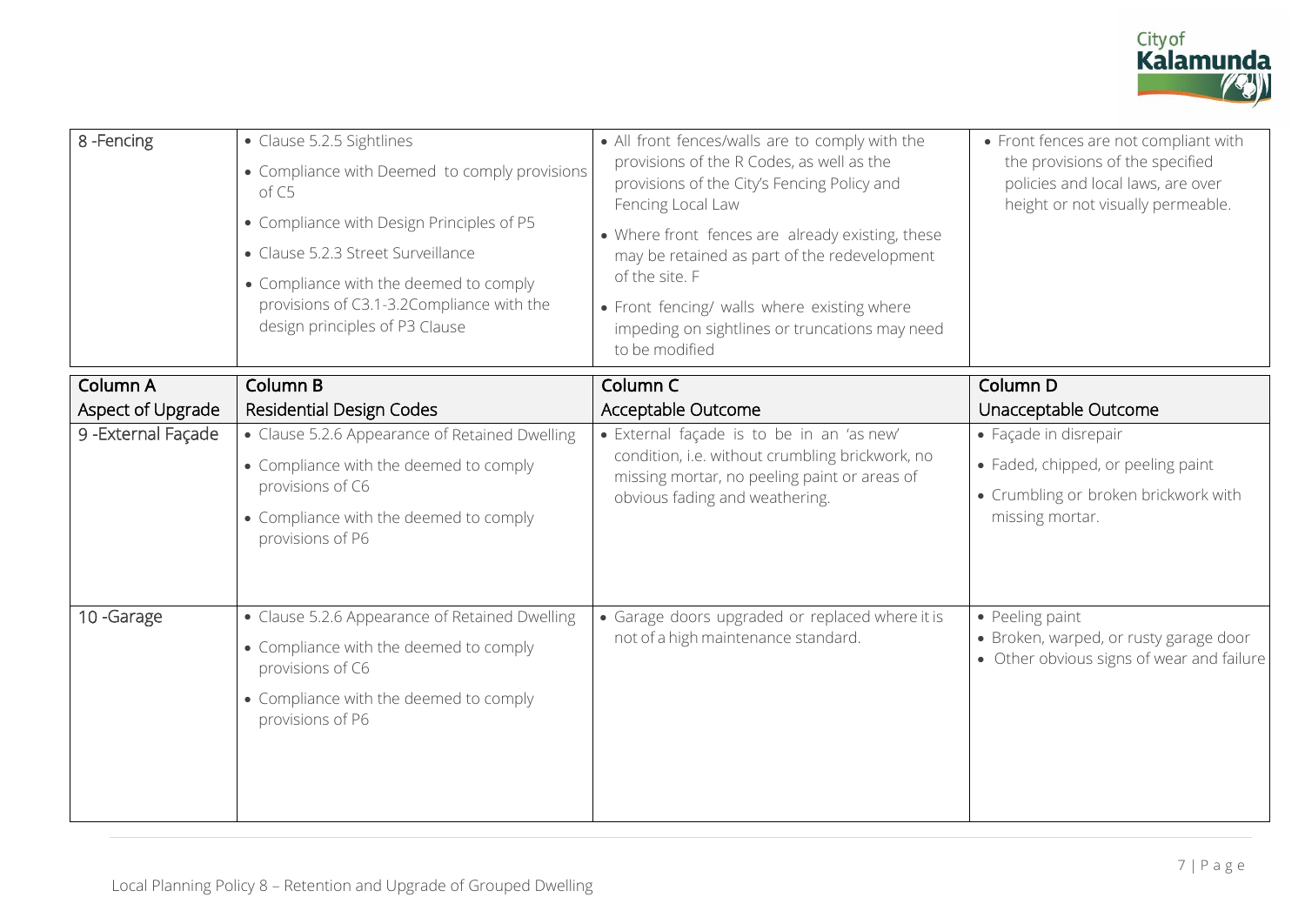

| 11-Redundant<br>Crossovers          | · Clause 5.3.5 Vehicular Access<br>• Compliance with the Deemed to comply<br>provisions of C5.2-C5.7<br>• Compliance with the Design Principles P5.1 -<br>P5.2             | • Redundant crossovers to be removed and the verge<br>reinstated, to the satisfaction of the City of<br>Kalamunda                                                                                                                                                                                           | Redundant crossover remains on site<br>• Crossover removed, but verge has not<br>been reinstated to an appropriate level |
|-------------------------------------|----------------------------------------------------------------------------------------------------------------------------------------------------------------------------|-------------------------------------------------------------------------------------------------------------------------------------------------------------------------------------------------------------------------------------------------------------------------------------------------------------|--------------------------------------------------------------------------------------------------------------------------|
| Column A<br>Aspect of Upgrade       | <b>Column B</b><br><b>Residential Design Codes</b>                                                                                                                         | Column <sub>C</sub><br>Acceptable Outcome                                                                                                                                                                                                                                                                   | Column D<br>Unacceptable Outcome                                                                                         |
| 12 - New and<br>existing Crossovers | • Clause 5.3.5 Vehicular Access<br>• Compliance with the Deemed to comply<br>provisions of C5.2-C5.7<br>• Compliance with the Design Principles P5.1 -<br>P5.2             | • Where new crossovers are required, they shall<br>be constructed to the specifications and<br>standards of the City's Engineering Services.<br>• New crossovers will not be required to be<br>constructed until such time as is required to<br>connect to a newly constructed common<br>property driveway. | • Crossover not constructed<br>• Crossover constructed to an<br>incomplete or inappropriate standard                     |
| 13 -Doors and<br><b>Windows</b>     | • Clause 5.2.6 Appearance of Retained Dwelling<br>• Compliance with the deemed to comply<br>provisions of C6<br>• Compliance with the deemed to comply<br>provisions of P6 | • Doors and windows to be of an equivalent<br>standard of a new dwelling. This includes all<br>frames and may require replacement or sanding<br>and repainting/revarnishing. Any damaged glass<br>or flyscreens are to be replaced or repaired.                                                             | • Doors and windows in disrepair, i.e.<br>cracked panes, peeling paint, warped<br>and faded wood or other materials      |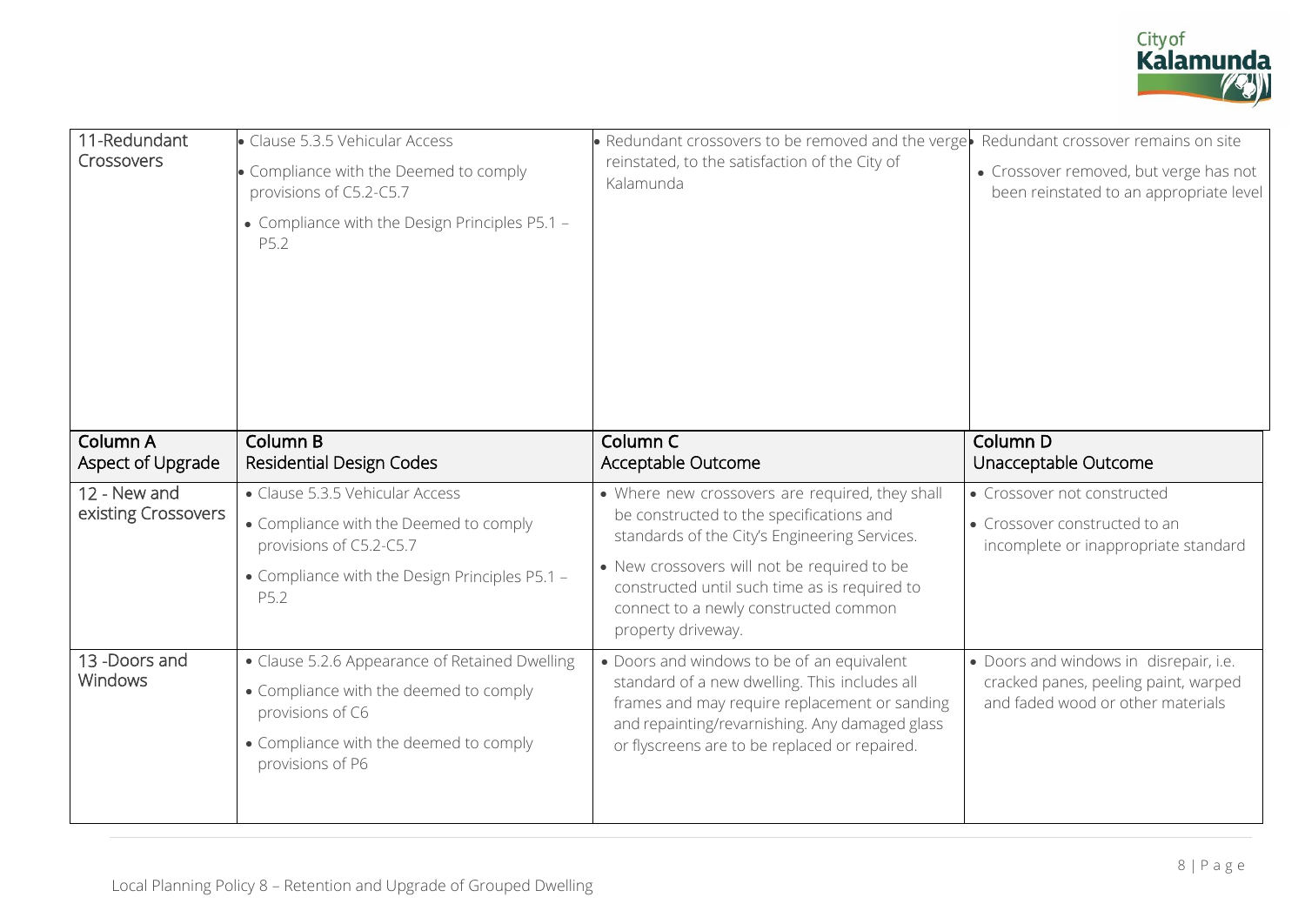

| 14 - Access to<br><b>Outdoor Living</b><br>Area | • Clause 5.3.1 Outdoor Living Areas.<br>• Compliance with the deemed to comply<br>provisions of C1.1 -C1.2<br>• Compliance with the design principles of P1.1-<br>1.2 | • An access door is available from a habitable<br>room to the primary outdoor living area.                                                                                                   | • Access to outdoor living area is not<br>from a habitable room                                |
|-------------------------------------------------|-----------------------------------------------------------------------------------------------------------------------------------------------------------------------|----------------------------------------------------------------------------------------------------------------------------------------------------------------------------------------------|------------------------------------------------------------------------------------------------|
| 15 - Bin Storage<br>Areas                       | • Clause 5.4.5 Utilities and Facilities<br>• Deemed to comply C5.2, Compliance with<br>the Design Principles P5                                                       | • Where bins are not collected from the<br>street immediately adjoining the dwelling a<br>communal pick-up area shall be provided.<br>• Bin storage shall be non-visible from the<br>street. | • Communal bin area not provided.<br>• Bin collection area is not screened<br>from the street. |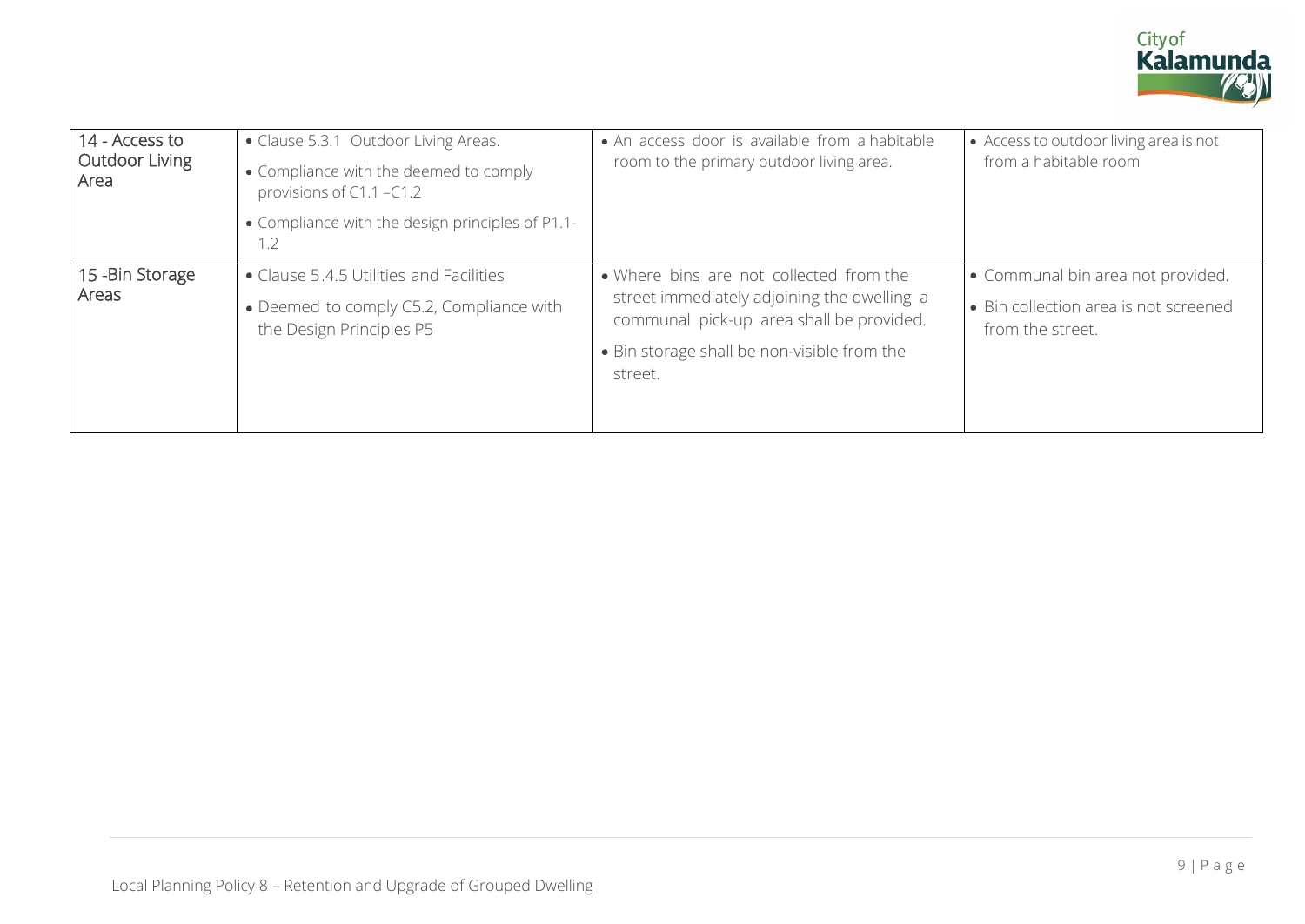

## **Definitions**

Grouped dwelling is defined under the City's Local Planning Scheme No.3 (the Scheme) as follows:

"Grouped dwelling" has the same meaning given to the term in the Residential Design Codes.

Grouped Dwelling is defined under the Residential Design Codes as follows:

Grouped Dwelling - A dwelling that is one of a group of two or more dwellings on the same lot such that no dwelling is placed wholly or partly vertically above another, except where special conditions of landscape or topography dictate otherwise, and includes a dwelling on a survey strata with common property.

| Legislation      | City of Kalamunda Local Planning Scheme No.3 |
|------------------|----------------------------------------------|
| Adopted          | 24 July 2017 OCM 125/2017,                   |
| Reviewed         |                                              |
| Next Review Date |                                              |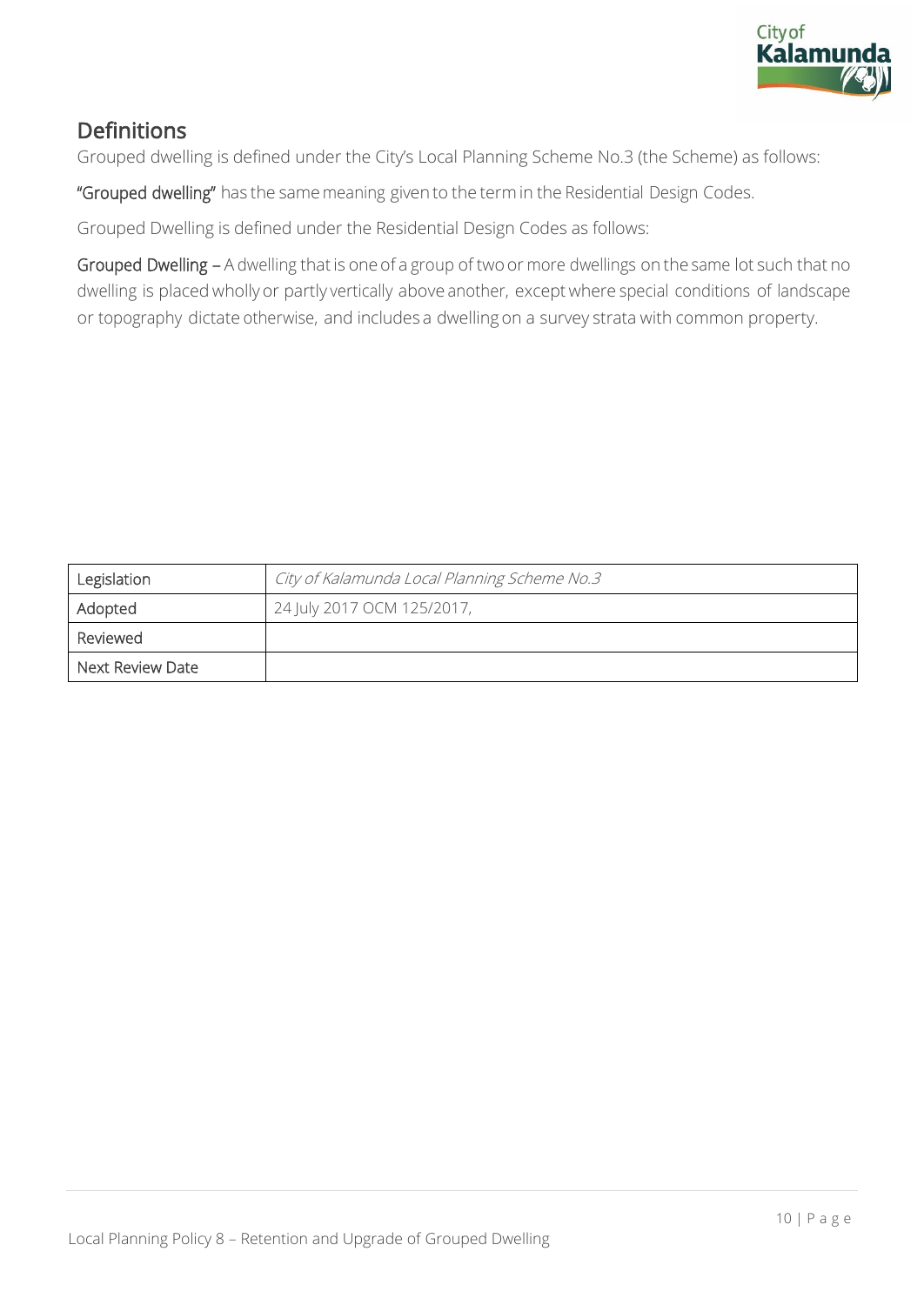# Appendix 1

Example of Grouped Dwelling Upgrade<br>Roof Replacement



Works required - 20/01/2017

**Garage Door Replacement** 



Works Completed- 15/02/2017



Works required - 21/01/2017

Works completed - 21/01/2017



Works required - 25/01/2017



Works Completed - 16/02/2017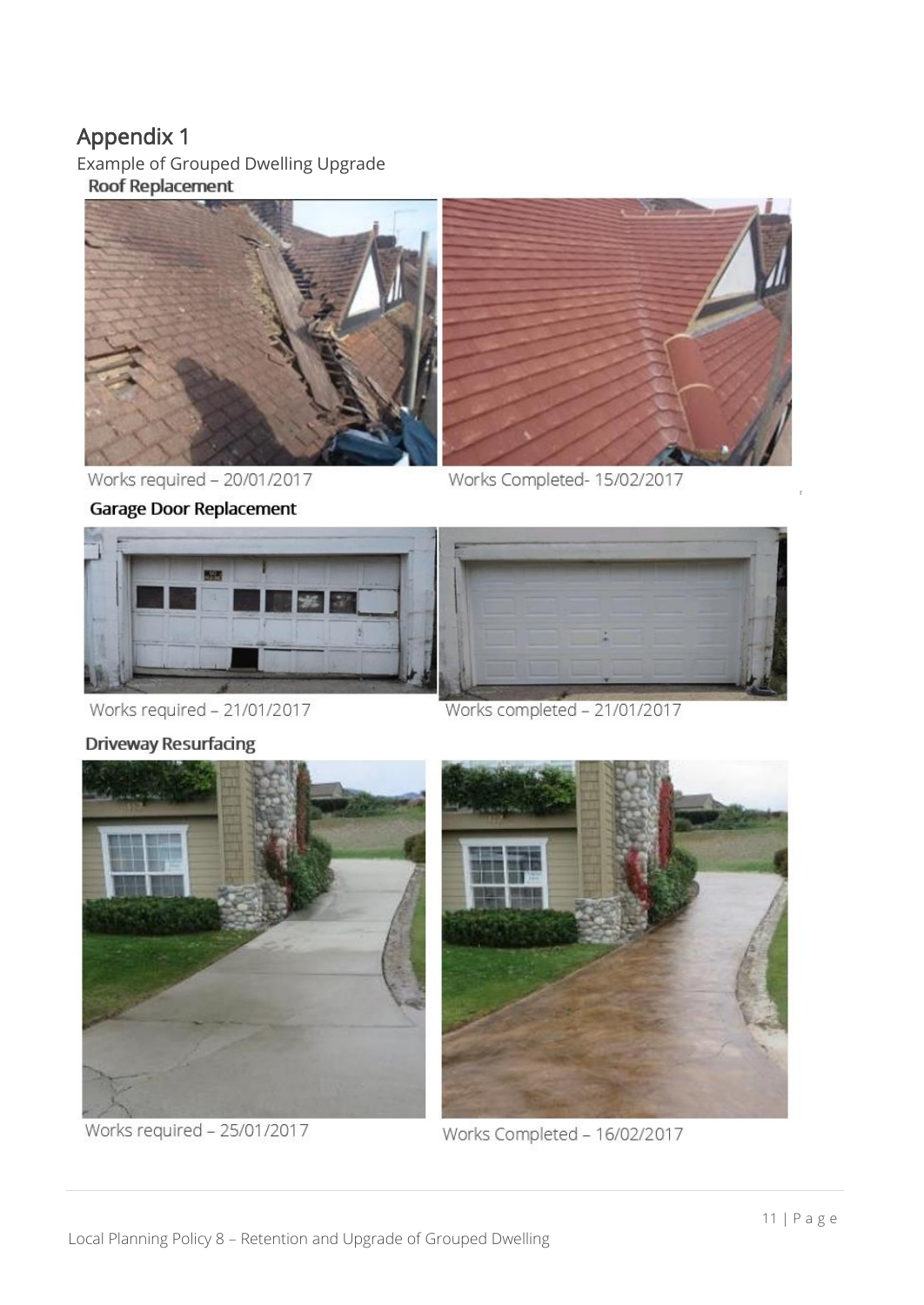### Façade Upgrade



Works required - 18/11/2016

Works completed - 30/11/2016



Works required - 20/01/2017



Works completed - 03/02/2017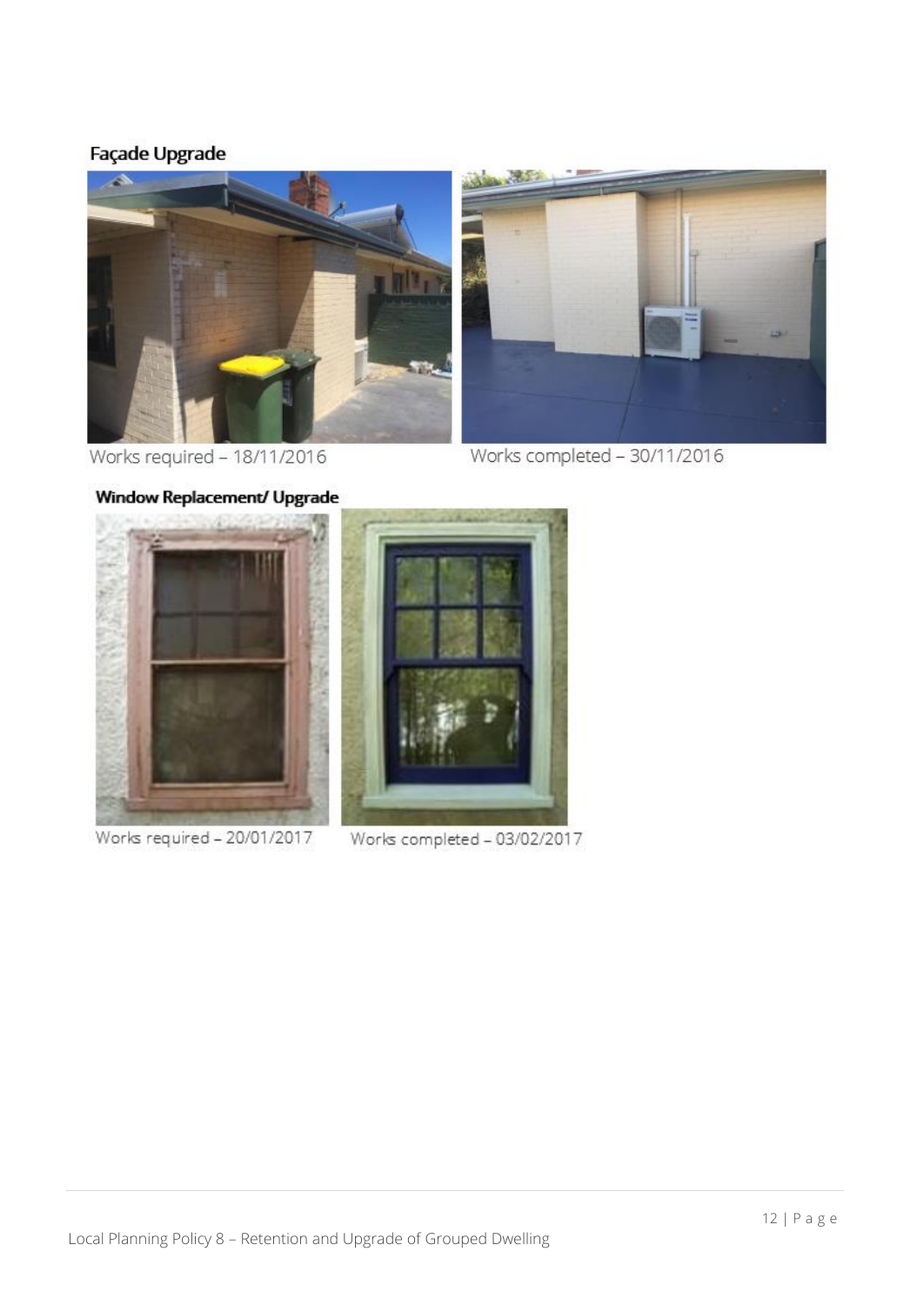Washing Line - New Washing Line installed and screened with Fence.



Works completed - 01/02/2017

# Installation of Storage Area



Works completed - 15/12/2016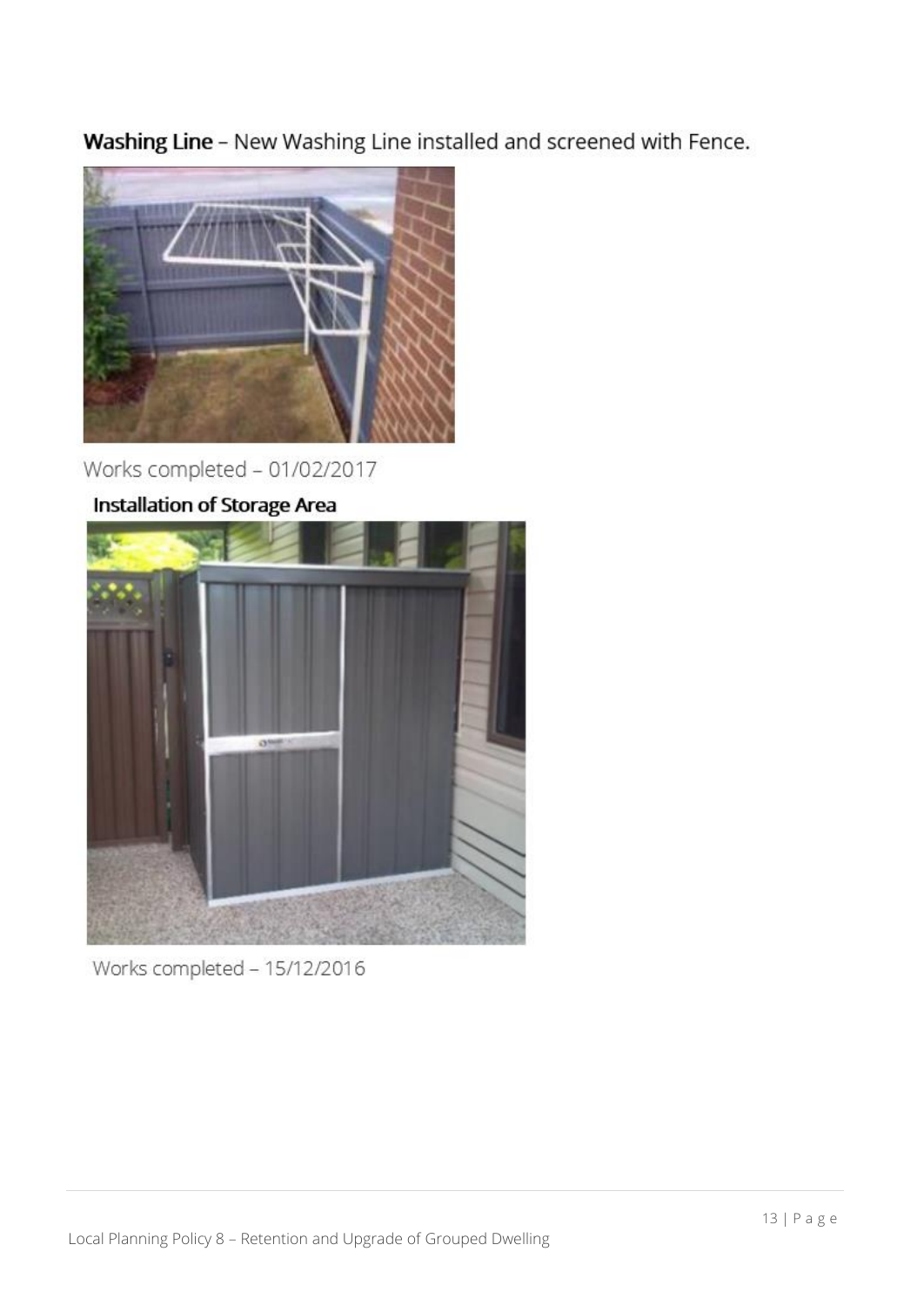

# Appendix 2

Schedule of works – Upgrade and Retention of Grouped Dwelling

- Where existing element is compliant, please provide photograph for the City's assessment.
- All completed items **must** be accompanied with photographs.
- Please list the date of completion or tick box N/A of existing.

| Upgrade Item         | Completed - Acceptable   | Date Completed     | Photograph Attached |
|----------------------|--------------------------|--------------------|---------------------|
|                      | Outcome Achieved Table 1 |                    |                     |
| <b>Storage Areas</b> | Yes - $\square$          | Date               | Yes $\square$       |
|                      | $No - \Box$              | $\frac{1}{20}$     | No <sub>1</sub>     |
|                      | Existing $\square$       | Or $NA$ $\square$  |                     |
| Clothes Drying Areas | Yes - $\square$          | Date               | Yes $\square$       |
|                      | $No - \Box$              | $\frac{1}{20}$ /20 | No <sub>1</sub>     |
|                      | Existing $\square$       | Or $NA$ $\square$  |                     |
| Driveways            | Yes $-\Box$              | Date               | Yes $\square$       |
|                      | $No - \Box$              | $\frac{1}{20}$     | No <sub>1</sub>     |
|                      | Existing $\square$       | Or $NA$ $\square$  |                     |
| Access to Rear Lot   | Yes - $\square$          | Date               | Yes $\square$       |
|                      | $No - \Box$              | $\frac{1}{20}$     | No <sub>1</sub>     |
|                      | Existing $\square$       | Or $NA$ $\square$  |                     |
| Landscaping          | Yes - $\square$          | Date               | Yes $\square$       |
|                      | $No - \Box$              | $\frac{1}{20}$     | No <sub>1</sub>     |
|                      | Existing $\square$       | Or $NA$ $\square$  |                     |
| Parking              | Yes - $\square$          | Date               | Yes $\square$       |
|                      | $No - \Box$              | $\frac{1}{20}$     | No <sub>1</sub>     |
|                      | Existing $\square$       | Or $NA$ $\square$  |                     |
| Roofing              | Yes - $\square$          | Date               | Yes $\square$       |
|                      | $No - \Box$              | /20                | No <sub>1</sub>     |
|                      | Existing $\square$       | Or $NA$ $\square$  |                     |
| Fencing              | Yes - $\square$          | Date               | Yes $\square$       |
|                      | $No - \Box$              | /20                | No $\Box$           |
|                      | Existing $\square$       | Or $NA$ $\square$  |                     |